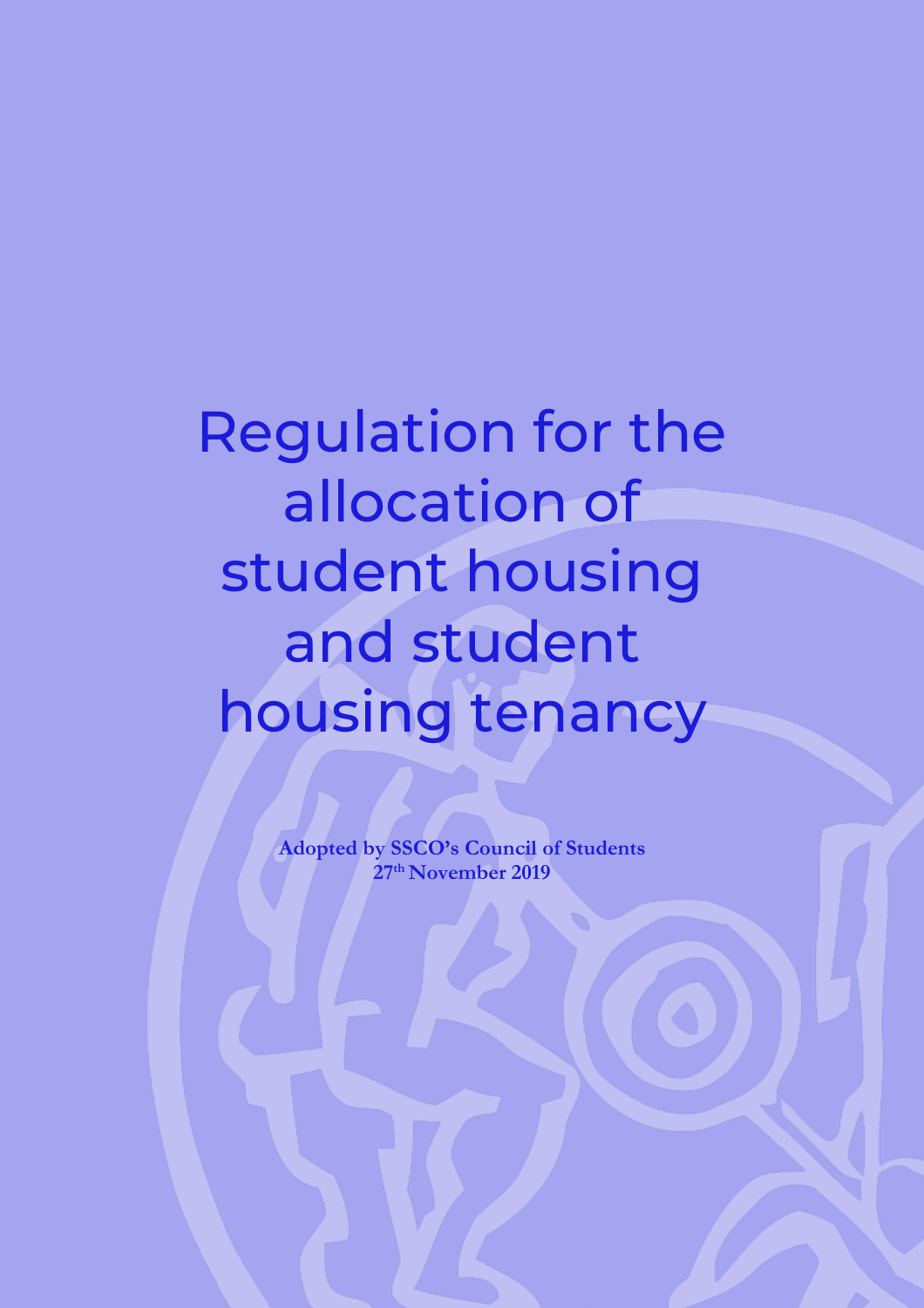

#### 1. APPLICABILITY

This regulation applies to the allocation of student housing and student housing tenancy in accommodation let by Stiftelsen Stockholms studentbostäder (SSSB) and allocation by SSCO or those who SSCO have decided shall carry out the allocation.

### 2. SSSB'S CUSTOMER SERVICE

Allocation services by SSSB's Customer Services is regulated in an agreement between the allocator and SSSB. Customer Service's activities are regulated by a separate instruction, which SSCO's board of trustees adopt and SSSB's board of directors approve.

#### 3. APPLICATION

Application related to student housing shall be made in accordance with the separate instruction.

## 4. SSCO'S HOUSING **COMMITTEE**

A Housing Committee shall exist for deciding upon cases relating to priority, extension, and exemption.

The Housing Committee's activities are governed by a separate regulation and by the separate instruction.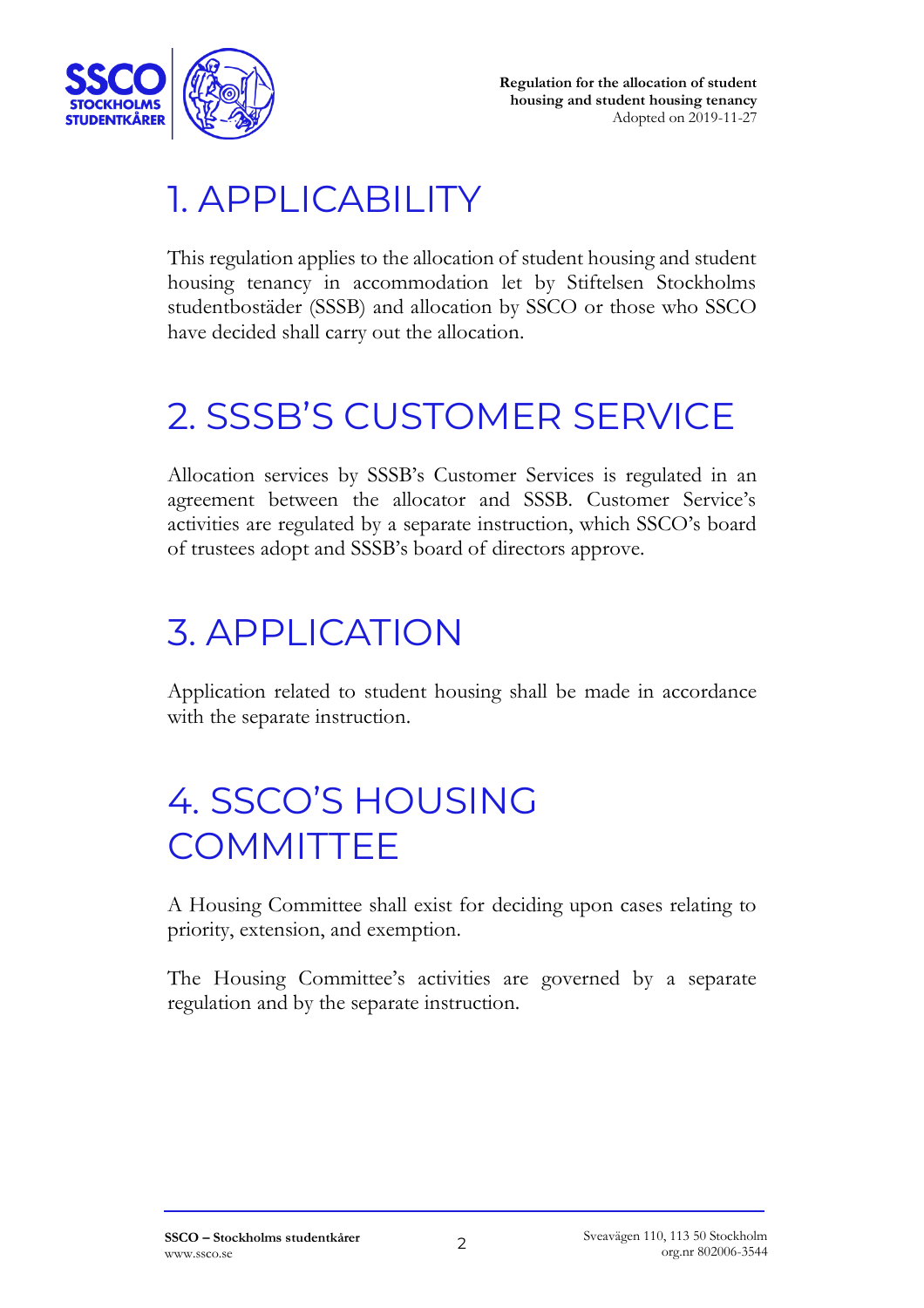

## 5. WAITING LIST AND RANK ORDER

Rank order is determined by the number of credit days.

## 6. ENTITLED TO ACCOMMODATION

Entitled to accommodation are those who meet the requirements as set out in the separate instruction.

## 7. DEVIATION FROM RULES

SSCO's board of trustees may, if special reasons exist, decide upon entitlement to apply for and be allocated accommodation.

#### 8. TENANCY PERIOD

The tenancy period is six (6) years maximum. Exemptions may be granted in accordance with the separate instruction.

#### 9. PREMATURE TERMINATION

The tenancy will be terminated prematurely in such cases as prescribed in chapter 12 of the Code of Land Laws (1970:994) (Sw. *Jordabalken*).

#### 10. FORFEITURE OF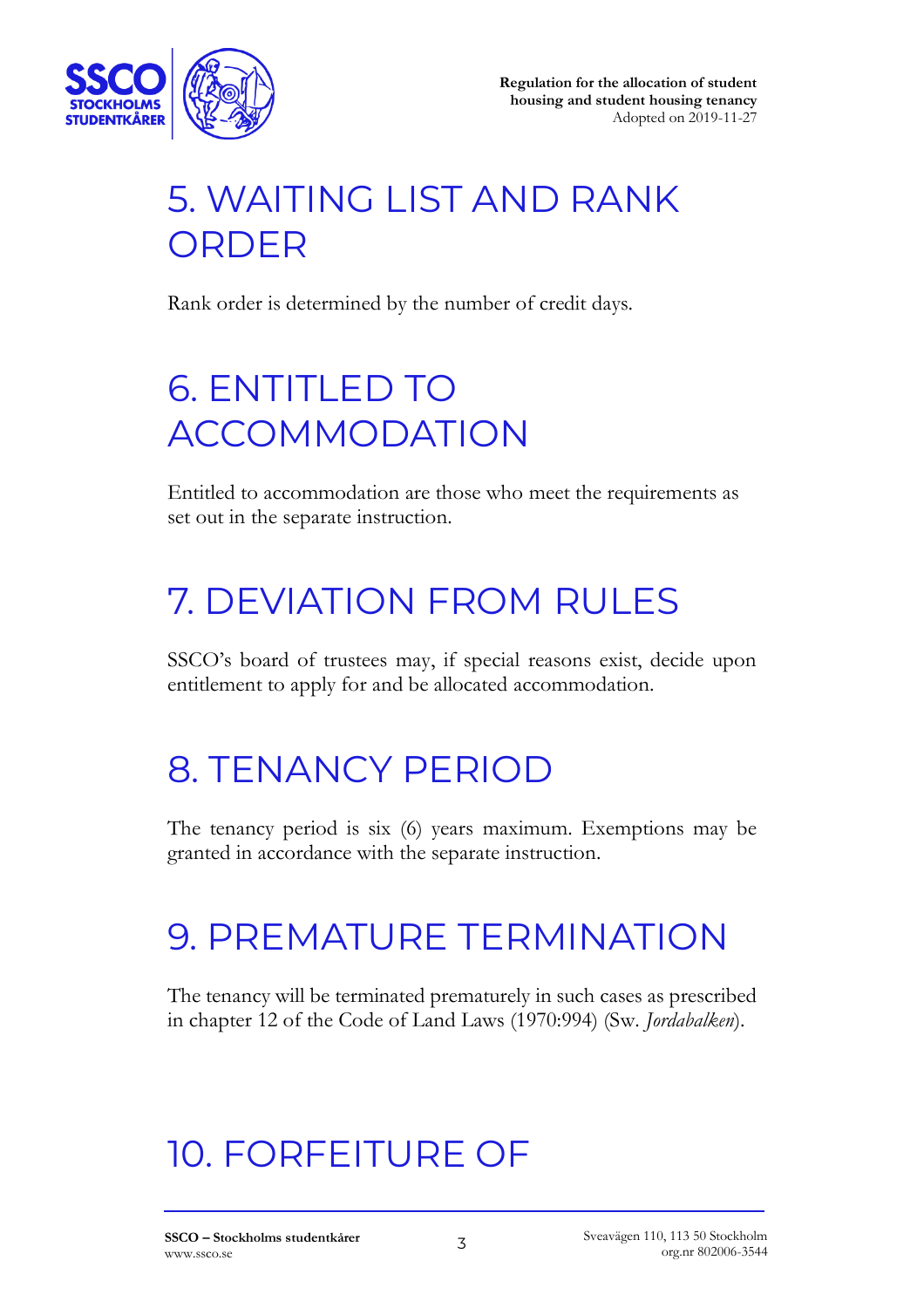

#### APPLICATION

Applicants who deliberately or by way of gross negligence submit incorrect information in their application to the Housing Committee may have their application rejected and forfeit their right to apply again. This also applies to persons who deliberately have acted with the intention to end up in a worse situation, so that it would be easier for them to obtain accommodation.

Applicants who have previously been tenants and during that time have not met their obligations imposed on them under the tenancy agreement may also be rejected.

#### 11. SUBLETTING

Subletting is regulated by the rules set out in the separate instruction.

## 12. AMENDMENTS

Amendments to this regulation follow the same principles as amendments to SSCO's statues. Before the board submits its opinion to the Council of Students, concerned parties must be heard and given reasonable time to comment. After obtaining comments, the board shall submit the proposal to the Council of Students along with its own opinion.

### 13. SUPPLEMENTARY **INSTRUCTION**